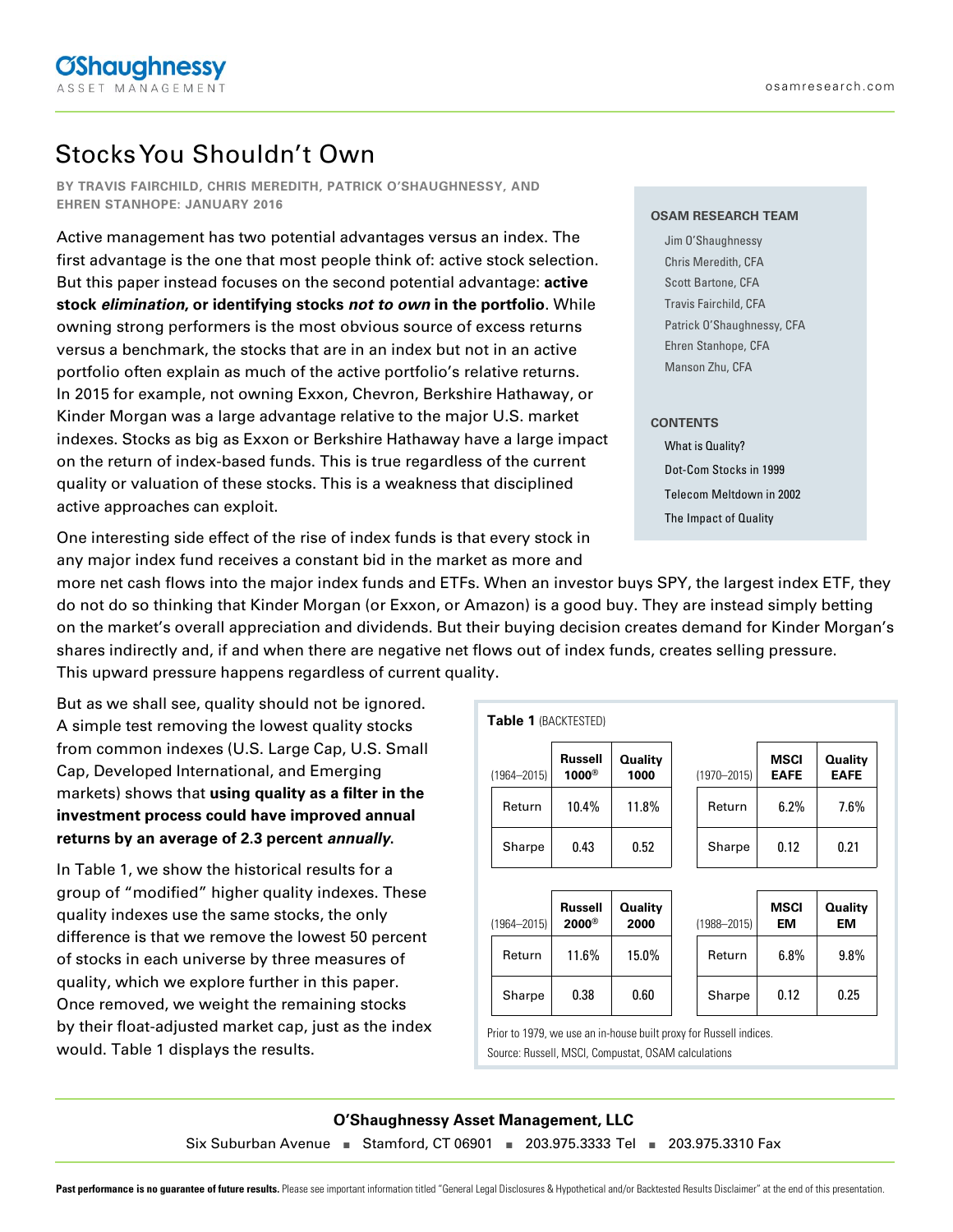

We do not advocate cap-weighting. Nor do we advocate a simple approach like the one shown above. Instead, we believe that certain stocks should be removed from consideration using certain quality metrics. These results demonstrate the potential power of not owning certain stocks, even in the existing cap-weighted index framework.

We believe that in the age of indexing, active strategies should first work hard to remove the poorest quality stocks from consideration entirely, regardless of their weight in the index. Size alone—the driver of a stock's weight in SPY and other index funds—is not a sufficient reason for owning a stock. Below we define what we mean by quality and show how it can significantly improve any investing process.

#### What is Quality?

"Quality" means different things to different investors. We use quality as a negative screen: to avoid stocks rather than to select them. Specifically, we find that factors that measure Financial Strength, Earnings Growth, and Earnings Quality are the most effective ways to objectively remove stocks from consideration for investment.

With our Financial Strength factor, we evaluate a company's sources of financing and leverage. We find companies that are more reliant on external financing, particularly those with significant recent growth in total debt, and have low cash flows relative to their total debt, tend to underperform the market.

We evaluate a company's recent earnings with our Earnings Growth factor. The value of equity is based on the future earnings that company will generate. Companies with low levels of profitability, falling earnings, and negative recent earnings surprises have tended to underperform the market.

Earnings Quality identifies companies that are aggressively-reporting or misrepresenting their earnings. Accounting choices can inflate earnings by delaying expenses or recognizing revenue early, but these actions create an imbalance in the financial statements. We avoid companies with high and rising accruals (non-cash items), atypical growth in their assets, and low depreciation costs relative to capital investment. We have found that companies that are aggressively manipulating their earnings cannot sustain it forever and tend to underperform in the future.

Collectively, we believe that these three measures of quality can help eliminate poor performers from the investible universe, regardless of their weight in a given market index. The historical data suggests that, no matter a company's size, if it is among the lowest stocks in the market by financial strength, earnings quality, or earnings growth, it should be avoided. Figure 1 (below) shows the returns of the highest and lowest decile by each factor.



To see how these themes manifest in the real market, the following pages include two historical examples where using quality factors could have helped investors avoid bad investments.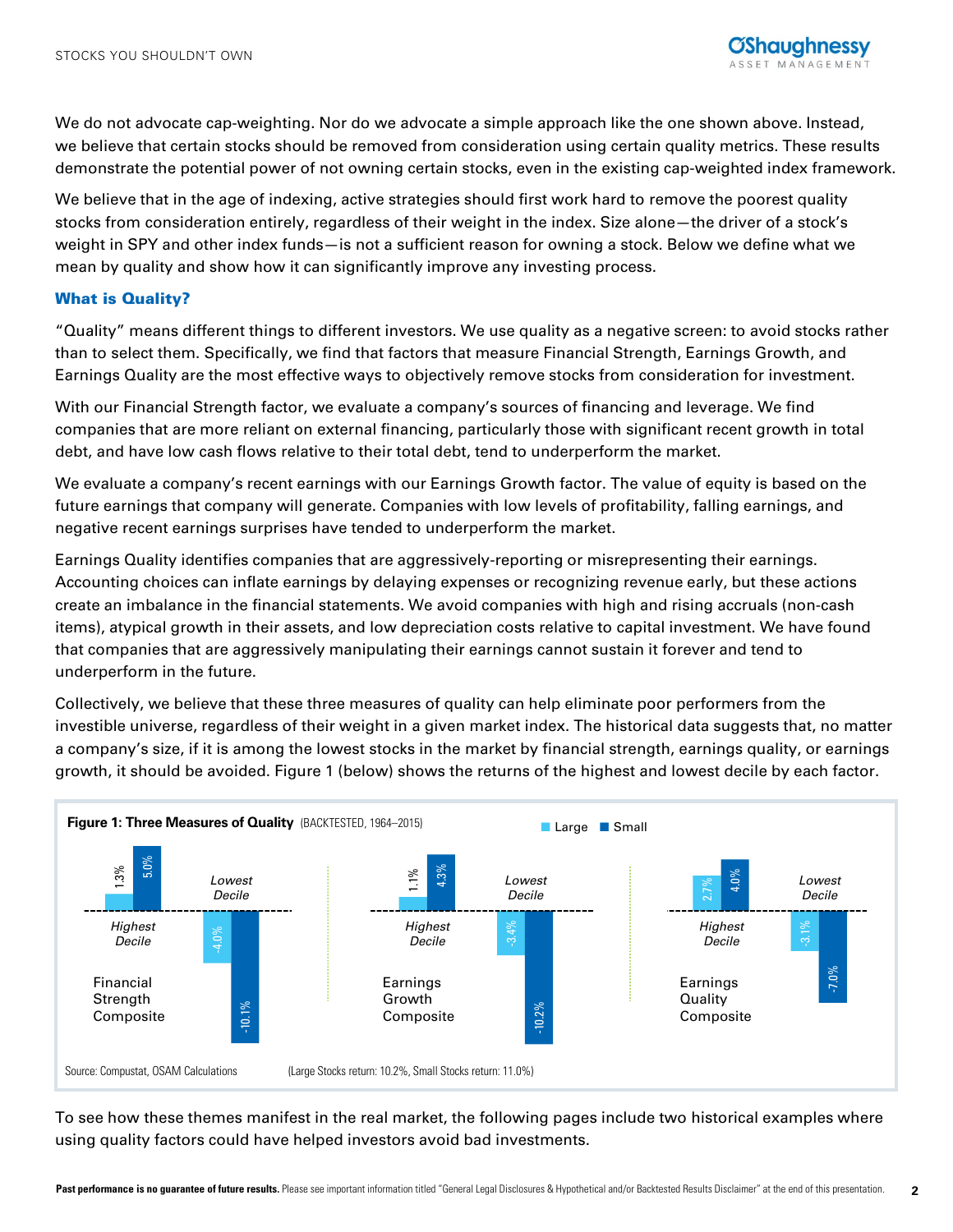## Dot-Com Stocks in 1999

As the internet took off, the prime focus was on building revenue and attracting users, without a focus on basic business principles like profitability. In the race to build revenue, several companies raised capital and burned through it at unsustainable rates, ending with their operating model falling apart.

One of the most salient examples was eToys. The online retailer was the first to specifically target the \$22 billion toy market, beating the brick and mortar Toys "R" Us to the online market by over a year. The site launched in October 1997. In its first fiscal year, it generated modest revenue of almost \$700,000. By the next year, it had generated \$30 million in revenue. This is significant growth, and made the company the third largest online retailer, trailing only Amazon and Barnes & Noble.

eToys had an initial public offering in 1999. The stock was listed at \$20 but by the end of the day, the stock price had climbed to \$77. Valuation peaked in late October 1999, giving it a market cap close to \$9 billion—over two and a half times Toys "R" Us―making it the 64th largest company on the NASDAQ exchange. Think about how astonishing that is: eToys had revenues of \$30 million versus sales at Toys "R" Us of \$11 billion, yet eToys had the higher overall valuation and would have qualified for the NASDAQ 100.



For the fiscal year 1998, the sales grew, but the company spent almost two dollars for every single dollar of revenue to capture market share. eToys spent \$5 million to become a preferred retailer on AOL and entered a similar deal with Yahoo! The aggressive spending caused earnings to decline by -844 percent. As earnings fell, the company was funding itself from financing instead of operating activities by issuing equity. Cash taken in from external sources (new equity, debt) was 2.7 times that of the value of the company's existing assets. Under pressure to represent itself as more desirable to investors, the company also used accounting tricks to improve earnings: accruals (non-cash earnings) measuring 7.4 percent of its asset base.

This is exactly the profile that we designed our quality metrics to avoid: a company with declining earnings that was propping them up through accounting, while financing itself through equity instead of operations. While eToys' stock price was doing well, its quality—measured through our three quality scores—was at the bottom of the market: its Financial Strength was in the 96th percentile (100 is the lowest), its Earnings Growth was in the 100th, and Earnings Quality in the 99th.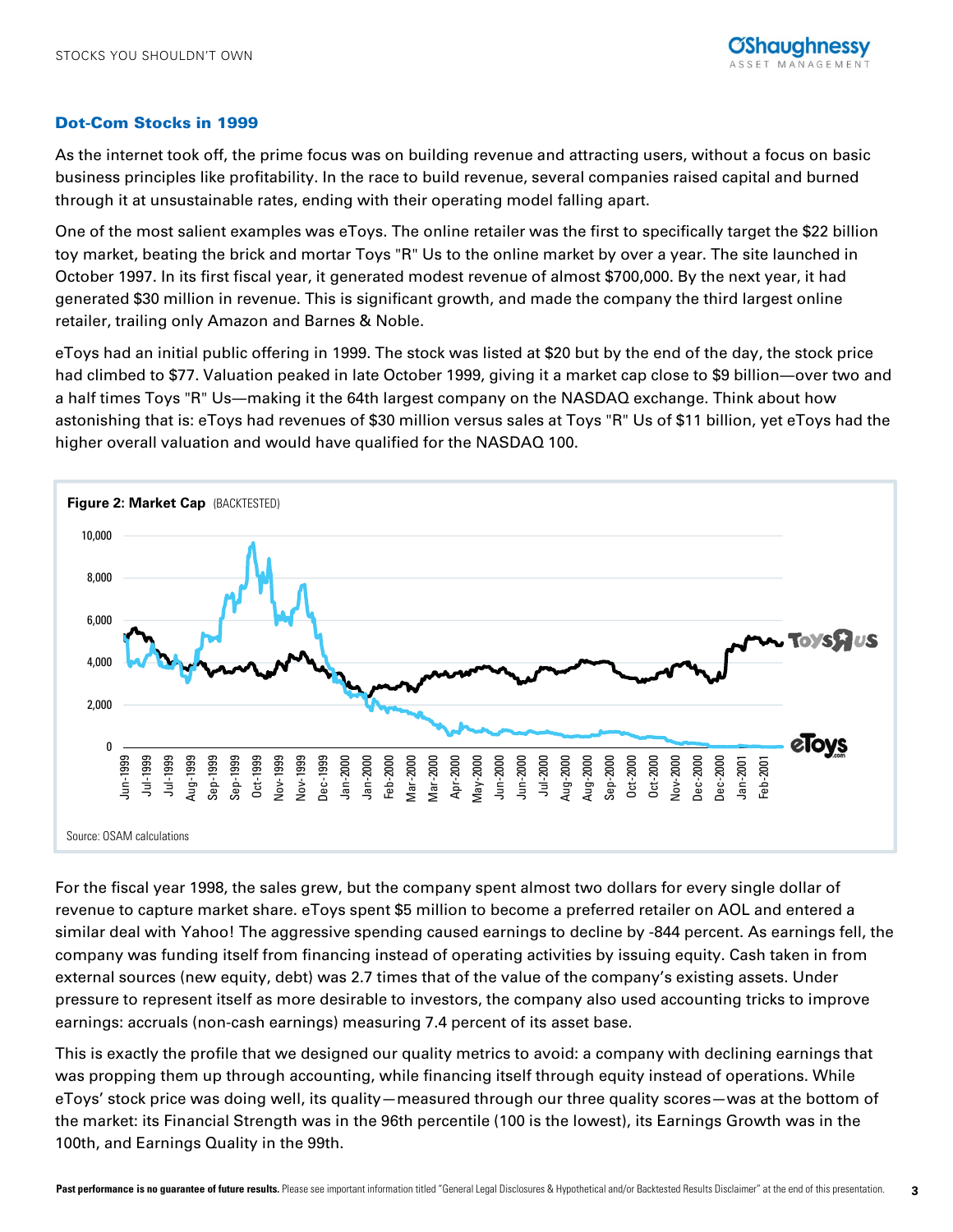The outcome of eToys was well publicized. After a disappointing Christmas in 2000, the stock halted trading on February 26, 2001 as it was unable to meet the minimum requirement of trading at \$1 per share for 30 days. The stock closed at \$0.09. The company that once had a \$9 billion market capitalization was sold off in parts for less than \$20 million.

## Telecom Meltdown in 2002

Right on the heels of the dot-com crash was the Telecom Meltdown in 2002. By the end of 2002, Telecom investors had lost \$2 trillion in capital, double the losses of the dot-com crash. The Rigas family treated their company Adelphia—which was once the sixth largest cable-television company—like a private bank account. Their looting ranged from smaller purchases like massages and family safaris, to large ones such as funding the purchases of hockey teams and golf courses through off-balance-sheet entities. After a 20-month investigation, three years of financial statements had to be restated and several members of the Rigas family went to prison. Quality factors would have identified issues early.

# Sales 30.00 Net Income 2.27 -28.56

| EPS                              | -0.09   | -0.85    |
|----------------------------------|---------|----------|
| <b>Cash Flow from Operations</b> | $-2.13$ | $-23.93$ |
| Cash Flow from Financing         | 4.13    | 45.27    |
| Assets                           | 2.93    | 30.67    |
| Debt                             |         | 0.23     |
|                                  |         |          |

 $(Smi \cup SD)$  **CTOYS**  $FY1997$   $FY1998$ 

**Table 2: Summarized Financial Statements**

|                                                          | <b>External Financing</b> | 270%    |
|----------------------------------------------------------|---------------------------|---------|
| <b>Characteristics</b>                                   | <b>EPS Change</b>         | $-844%$ |
|                                                          | Accruals-to-Assets        | $7.4\%$ |
| Score<br>(the lower the number,<br>the better the score) | <b>Financial Strength</b> | 96      |
|                                                          | <b>Earnings Growth</b>    | 100     |
|                                                          | <b>Earnings Quality</b>   | 99      |

Source: OSAM calculations

Starting in 1999, some basic operating metrics started to deteriorate. While overall sales tripled from 1999 to 2002, operating cash flow growth as measured through EBITDA significantly lagged. It would later be discovered that the Rigas family created shell corporations that would be used to artificially boost sales and EBITDA. Yet, cash flows as measured through net income and, notably free cash flow, deteriorated at the same rate sales were burgeoning.

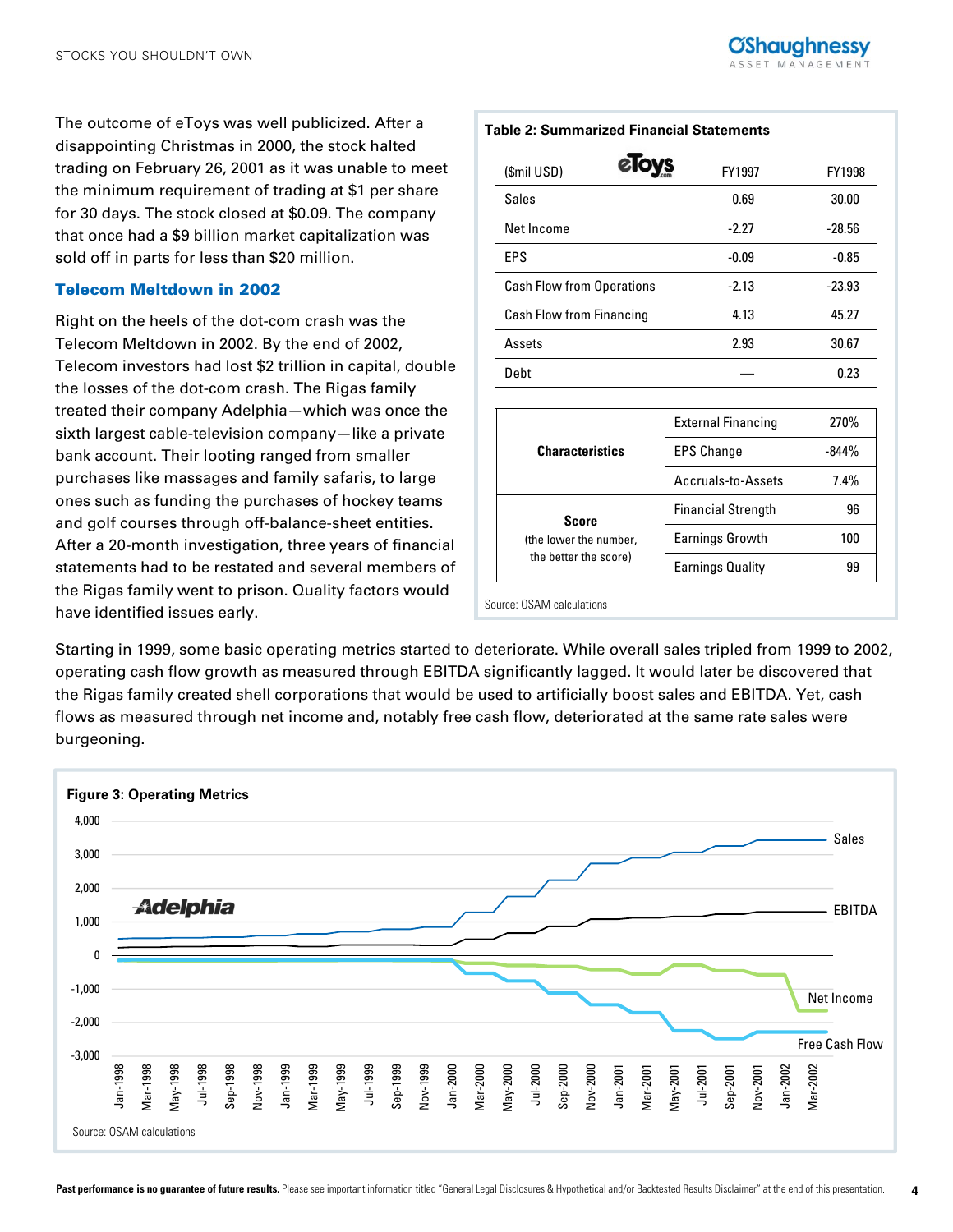By year end 2000, the company was issuing the equivalent of 30 percent of its assets in debt and equity to finance acquisitions and hide the cash drain. As debt piled on the balance sheet, interest expense grew in lock step with EBITDA. Effectively, all of the company's cash flow, real and fabricated, was going to pay debt holders.

The problem with fabricated assets is that they are not productive. Return on Invested Capital crumbled as a result.



There were many red flags with Adelphia. Here are the three quality scores for the stock between 1995 and 2002. In each case, the closer the score to 100 the worse the quality of the company is relative to all other stocks trading in the market. You can see Adelphia's Earnings Quality score (blue) steadily worsen, eventually matching the already bad Financial Strength and Earnings Growth trends. All three scores—which would have quickly removed Adelphia's stock from consideration—presaged Adelphia's eventual bankruptcy.